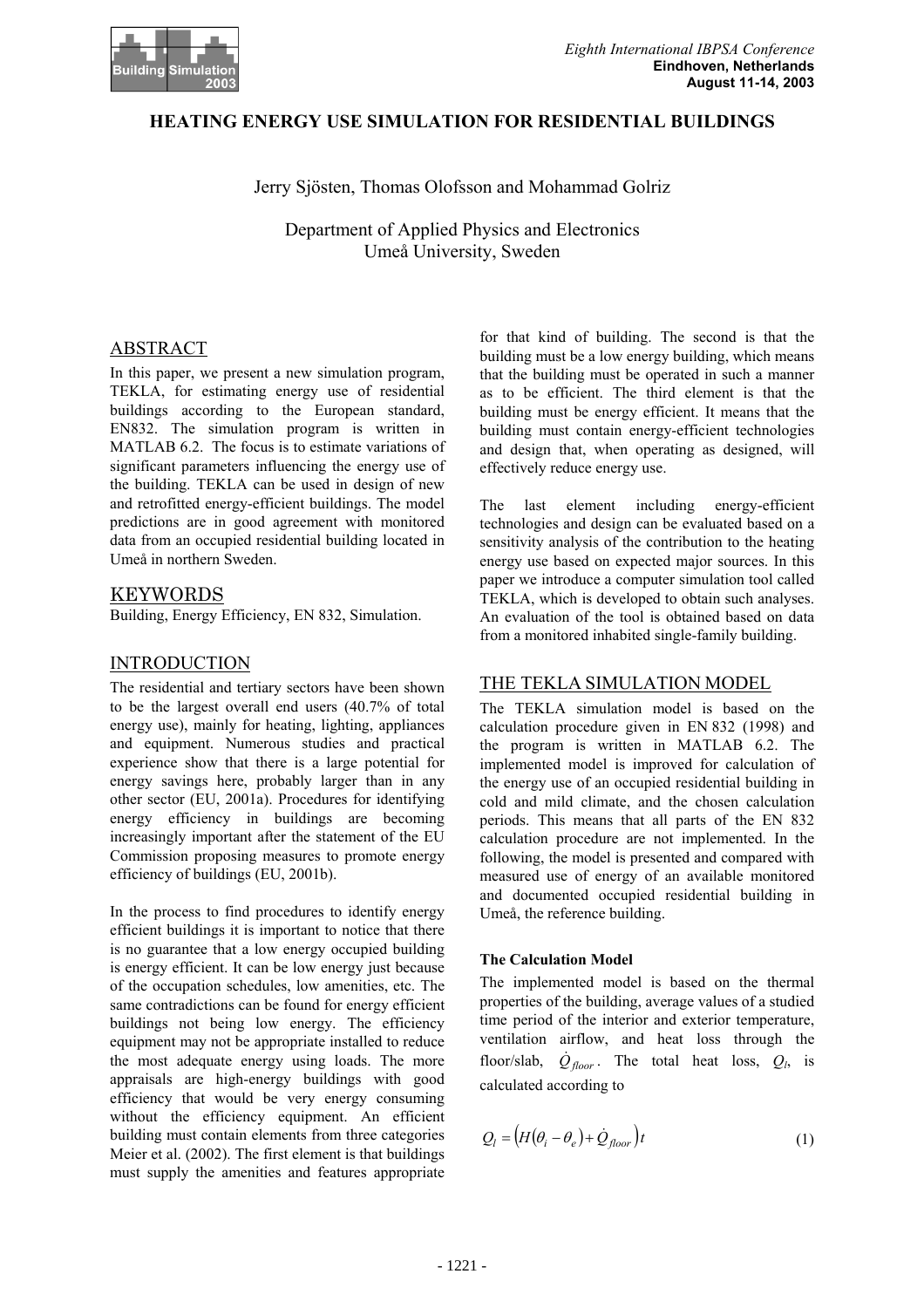where *H,*  $\theta_i$ *,*  $\theta_e$  and t, are the heat loss coefficient of the building (except the floor), the average interior temperature, the average exterior temperature and the duration of the calculation period, respectively.

The calculation of the heated space is not based on different thermal zones. The set-point for the interior temperature is the same for the entire heated building volume. The effects of intermittence of the interior temperature are not considered. Based on the measurements of the building that assumption was in good agreement with actual conditions and will the accuracy will be only slightly affected.

The set-point for the interior temperature is taken as the monthly average measured interior temperature and the exterior temperature is the average for the calculation period of the measured exterior temperature.

The heat loss through the floor is calculated using the procedure given in EN ISO 13 370 (1998).

The calculation of *H* comprises

$$
H = \sum U_i A_i + \rho_a C_a V (1 - \eta_{ven,rec})
$$
 (2)

where  $U_i$ ,  $A_i$ ,  $\dot{V}$ ,  $\rho_a$ ,  $C_a$  and  $\eta_{ven,rec}$  are the thermal transmittance (U-value) of the building component, the area of the building component, the ventilation airflow, the density of air, the heat capacity of air and the efficiency of ventilation heat recovery device, respectively.

A procedure for calculation of the ventilation heat loss for buildings with balanced mechanical ventilation systems, with a supply and exhaust air systems and infiltration, is implemented in the program. The efficiency factor <sup>η</sup>*ven.rec* is only introduced here to show how it is used in the simulations.

The total internal heat gains, *Qg*, has been determined as the sum of the measured energy use for appliances and lighting, *Qapp*, 20% (according to Olofsson, 2000) of the measured energy use for domestic hot water preparation,  $Q_{hw}$ , and the metabolic heat gains, *Qm*, based on estimated daily average dissipation of heat from occupants. The solar heat gain for the used calculation period, *Qs*, was calculated using the commercial energy simulation software ENORM 1000. The total heat gain can thus be written

$$
Q_{g} = Q_{m} + 0.2 Q_{hw} + Q_{app} + Q_{s}
$$
 (3)

The calculated total heat loss and total heat gain are then used to obtain the space heating use,  $Q_h$ , for the calculation period

$$
Q_h = Q_l - \eta_{uti} Q_g \tag{4}
$$

where  $Q_l$  is the total heat loss of the building and the utilization factor,  $\eta_{uti}$ , which is a measure of how much of the heat gain that can be utilized in order to reduce the energy needed for space heating.

The used  $\eta_{uti}$  depends on the ratio between the total heat gain and the total heat loss of the building, the time constant of the building, and if the calculation period is a month or the whole heating season according to

$$
\eta_{uti} = \frac{1 - \gamma^a}{1 - \gamma^{a+1}} \qquad \qquad \text{if } \gamma \neq 1 \tag{5}
$$

$$
\eta_{uti} = \frac{a}{a+1} \qquad \qquad \text{if } \gamma = 1 \tag{6}
$$

where

$$
\gamma = \frac{Q_g}{Q_l} \tag{7}
$$

$$
a = a_0 + \frac{\tau}{\tau_0} \tag{8}
$$

where  $\tau$  is the time constant of the building.

The numerical values of the reference time constant  $\tau_0$  is 16 and  $a_0$  is 1 for monthly calculation periods and 28 and 0.8, respectively, for seasonal heating periods.

#### **Evaluation of the TEKLA Simulation Program**

The results from the model prediction were compared with data of the reference building. It was a singlefamily building that was monitored during the time period 1995 to 1996 (Olofsson, 1997). The building was an inhabited single story row house, built in 1974 and located in Umeå (700 km north of Stockholm, Sweden). The building was ventilated by a mechanical exhaust fan and was not equipped with heat recovery ventilation system. The space heater and domestic hot water heater were both electric. The framework was made of wood, and the walls were insulated with 0.12 m mineral wool and the roof with 0.18 m. All windows were double-glazed with a double window frame. Further information about the building performance can be found in Jonsson and Östin (1992).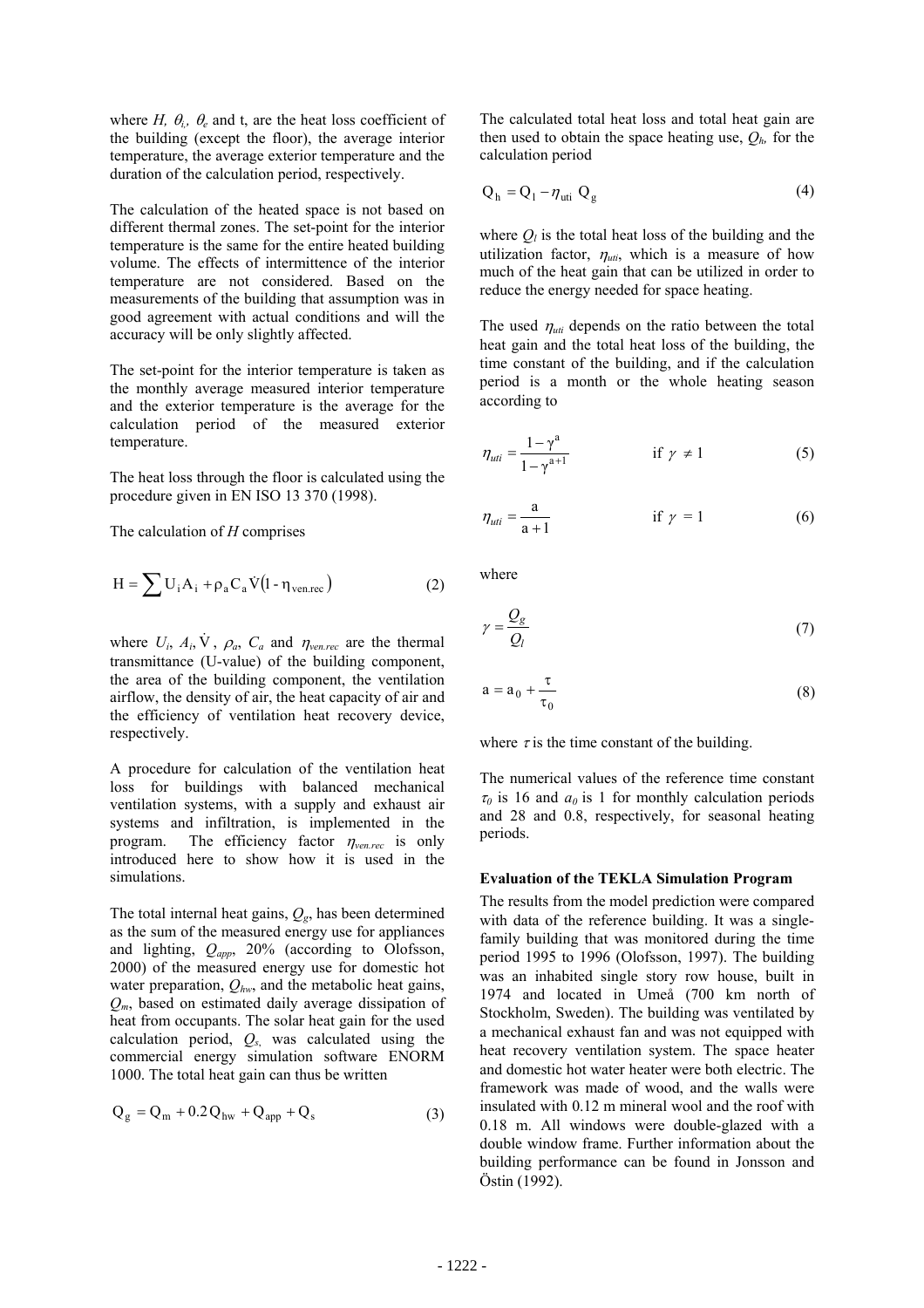The properties of the reference building are shown in Table 1. These properties encompass the documentation is Jonsson and Östin (1992) except for windows. Those U-values deviated from of the estimated U-value of the windows based on EN ISO 10 077-1 (2000) and a model introduced by Kreider and Rabl (1994).

*Table 1. Properties of the reference building.* 

| Building component U-value, $W/m^2 K$ Area, m <sup>2</sup> |      |       |
|------------------------------------------------------------|------|-------|
| Windows                                                    | 2.60 | 20.2  |
| Roof                                                       | 0.24 | 137.0 |
| Doors                                                      | 2.00 | 47    |
| Walls                                                      | 0.37 | 913   |

The last two calculation procedures gave a mean Uvalue of 2.45  $W/m^2 K$ . The total U-value for the same sort of window was 2.6  $\text{W/m}^2$  K according to manufacturer data. The difference of 0.15  $\text{W/m}^2$  K could be explained by deteriorating affects (e.g. thermal bridges).

The average exchanged airflow in the exhaust air duct, based on measurements, was estimated to 49 l/s for the investigated periods and this was assumed to be the total airflow to be heated (including air infiltration).

For the simulation, the measured interior and exterior temperatures and energy use for space heating, domestic hot water preparation, and domestic appliances originates from February and March 1996. That was due to the quality of the data (gap free). The calculated energy use for February was 3.6 MWh and the corresponding measured use of energy for space heating was 3.1 MWh. Thus, the model overestimates the energy use with 15%. When the calculation was carried out for March the calculated and measured use of energy for space heating was 2.6 MWh and 2.3 MWh, respectively, i.e. an overestimation of 12%.

Arguments for uncertainty analyses for improving energy efficiency can easily be found. Petersen (1994) concluded that an uncertainty of  $\pm 15\%$  of the average heating energy use for residential buildings is due to uncertainties in the building construction. That estimation gives a hint of the need for careful documentation as well as major savings from optimized design. A large number of energy sensitivity analysis methods have lately been introduced, and a comprehensive overview of previous works in this field is given in de Wit (2001). Properties of the reference building are originated

from the construction of the building. In order to reduce the energy use an extra insulation in the roof is a common traditional measure of house owners in Sweden. The calculated use of energy for February and March 1996 was 3.2 MWh and 2.3 MWh, respectively, when an additional insulation of 0.20 m was added to the roof construction according to the original blueprints. After that change had been considered in the calculations of the reference building the corresponding deviation between calculated and measured energy use for space heating were 2.4% and 1.0%, respectively.

## RESULTS AND DISCUSSION

In this study TEKLA has been used for conducting monthly calculations of the energy use for space heating based on properties given in Table 1, called reference building. The energy use for domestic hot water preparation, the sum of energy use for appliances and lighting, and the climate data for February 1996, in Umeå were taken from the measurements. Influence of various parameters on the energy use can be investigated. A sensitivity analyses indicates that U-values of wall, roof, and windows, and air change rate have a significant effect on the thermal performance of the building. This is reported by other researchers, e.g. Jamieson (2002) and Dilmac and Kensen (2003) among others. In climates with a significant heating season, windows have represented a major source of unwanted heat loss, discomfort, and condensation problems. It should be pointed out that heat loss due to windows represents approximately 2.3% of the Swedish national energy use. Thus, efficient windows can drastically reduce this energy use.

Dilmac and Kensen (2003) concluded that the air change rate had less influence than the other parameters. The reason for this may be explained by the difference in climate as Dilmac and Kensen (2003) made their investigation in Turkey. Another reason for this could be that the Swedish buildings are built to such high standards that uncontrolled infiltration rates around 0.1 air changes per hour; mechanical ventilation supplies an amount of outdoor air closer to the right amount, Kreider and Rabl (1994). Using air-to-air heat exchanger can minimize the energy consumption significantly. Except for building components the sensitivity analysis of energy use can also be based on building form, Oral and Yilmaz (2003). In this study we illustrate the effect of three common used refurbishment measures on energy use for the reference building, namely:

- Roof insulation thickness
- Window U-value
- Ventilation heat recovery efficiency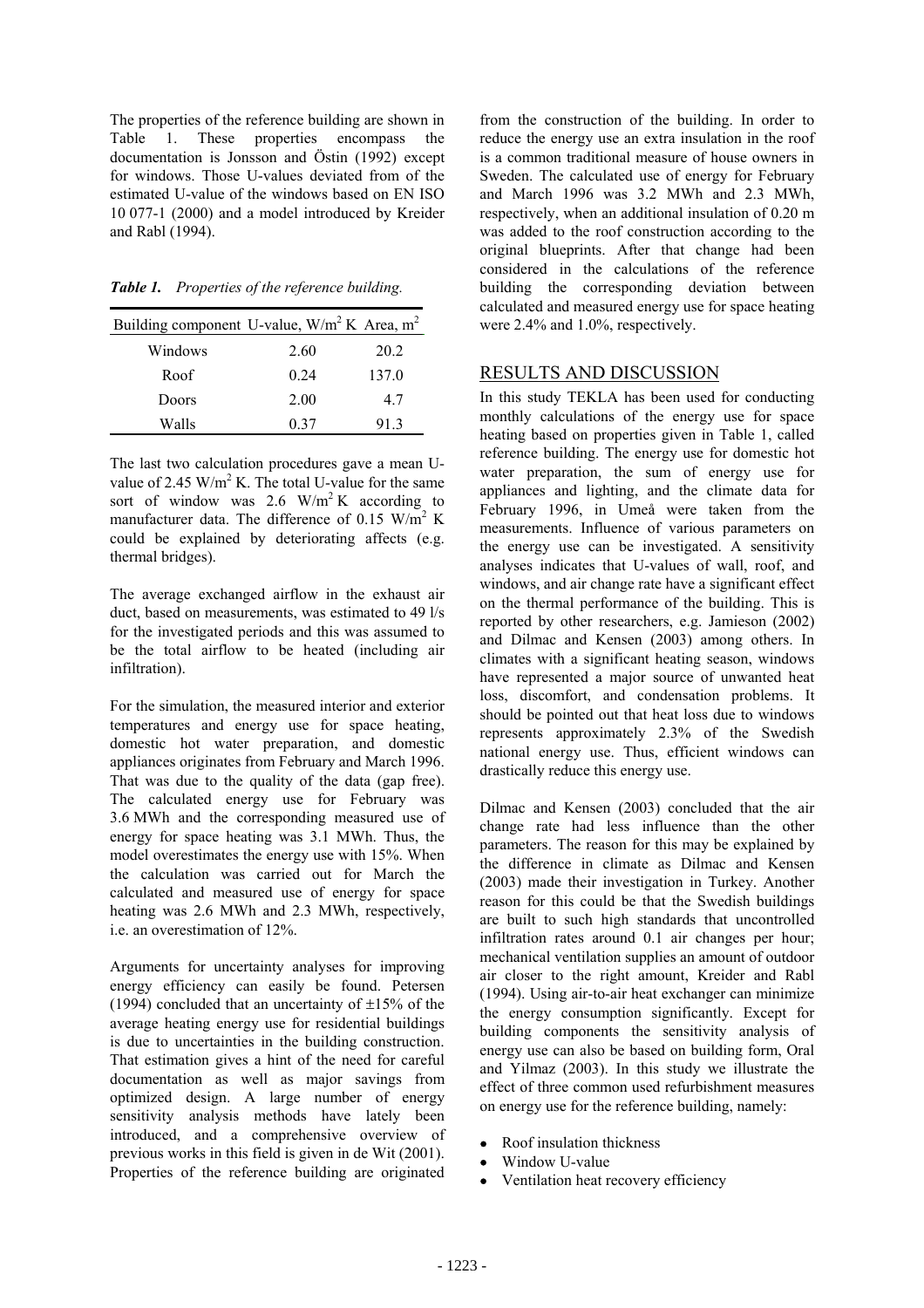The reason for this, in addition to the above mentioned, is the possibility of modifying these properties of an existing building without extensive reconstruction.

Figure 1 shows the ratio of the calculated use of energy  $(Q<sub>h,calc</sub>)$  and the calculated use of energy for the reference building  $(Q<sub>h,0</sub>)$  as a function of the roof insulation thickness.  $Q_{h,0}$  has been calculated based on the properties given in Table 1. Improvement potentials for the reference building are illustrated as the gradient of the use of energy curve. The results indicate that an increment of the insulation thickness of 0.2 m at an insulation thickness of 0.18 m reduces the use of energy about 11%, while the same action at an insulation thickness of 0.4 m gives a reduction of about 3%. Figure 1 also illustrates the utilization factor. We can see that the total energy use decreases with increasing roof insulation thickness despite the utilized heat gain decreases.



*Figure 1. The ratio*  $Q_{h, \text{calc}}/Q_{h,0}$  *as a function of the roof insulation thickness. The dashed line indicates the reference roof insulation thickness (0.18 m).*   $Q_{h,0} = 3.6$  *MWh.* 

The ratio  $Q_{h,cal}Q_{h,0}$  as a function of the U-value of the windows is presented in Figure 2. As expected the energy use decreases approximately linearly with decreasing U-value of the window. The type of windows is an important element in limiting the heat losses as shown in Figure 2. The U-value of the reference building is high compared with other types of windows in the market that indicates there is large potential for reducing the total energy use. In case of replacing the windows with low emissivity double glazing ones ( $U = 1.75$  W/m<sup>2</sup> K) saving up to 10% of space heating costs.



*Figure 2. The ratio*  $Q_{h,cal}/Q_{h,0}$  *as a function of the U value of the windows. The dashed line indicates the reference U-value of windows (2.6 W/m<sup>2</sup></sup> K).*  $Q_{h,0} = 3.6$  *MWh.* 

Figure 3 illustrates the ratio  $Q_{h,cal}/Q_{h,0}$  as a function of the efficiency of the heat recovery device. The reference building is not equipped with a ventilation heat recovery device. The results indicates that a reduction of the energy use for space heating of 10% is possible to achieve if a ventilation heat recovery device with an efficiency of 30% is used.



*Figure 3. The ratio*  $Q_{h,cal}/Q_{h,0}$  *as a function the efficiency of the ventilation heat recovery device.*  $\eta_{ven,rec} = 0\%$  for the reference *building.*  $Q_{h,0} = 3.6$  *MWh.* 

When actions aiming to reduce the use of energy are considered it is important to estimate the status of the improvement potential of the building components. Figures 1 to 3 provide status estimations of the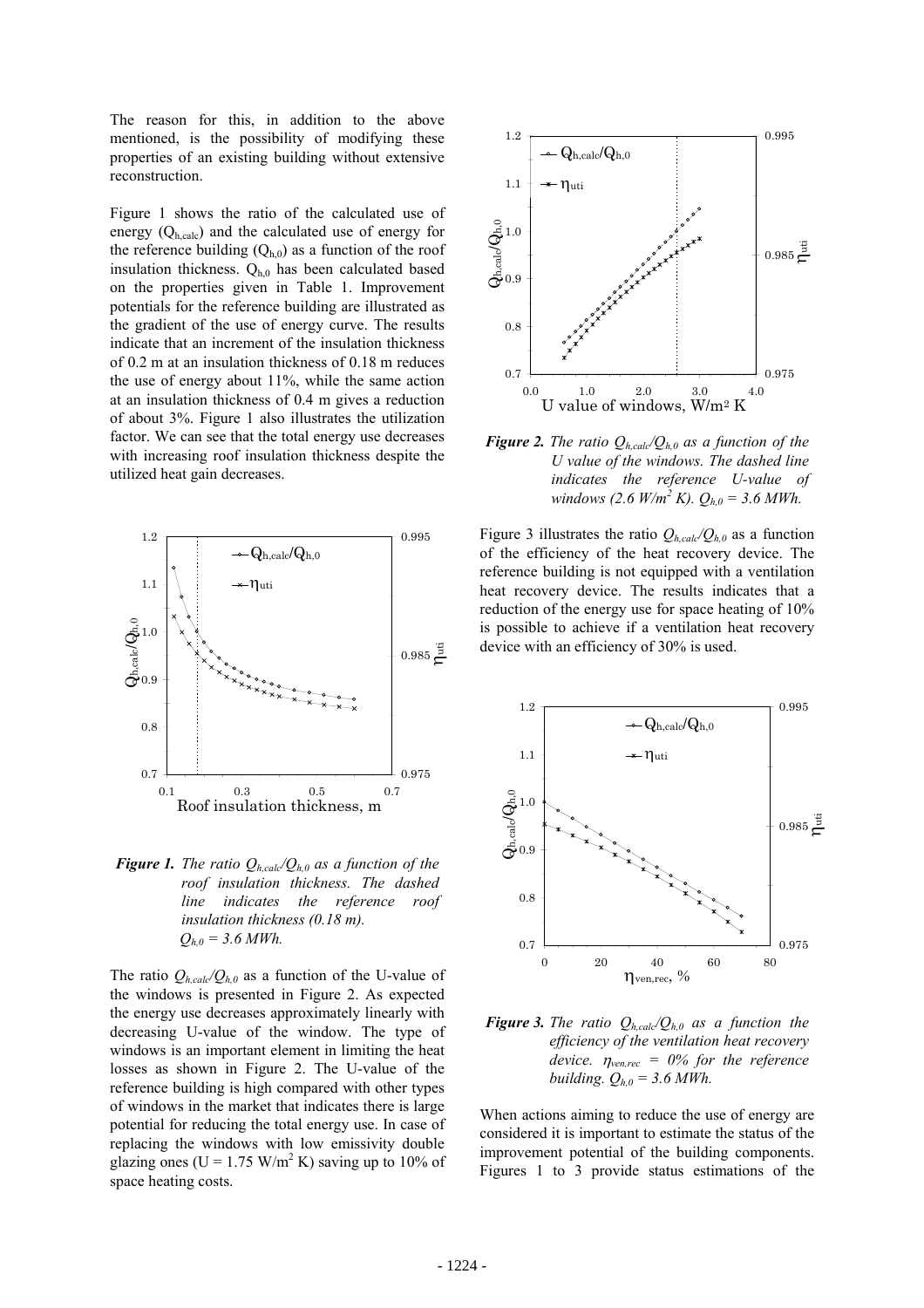chosen building parameters for the reference building. For example if the roof insulation thickness is considered, the gradient of the use of energy curve in Figure 1 gives useful information about the exchange of a taken action.

Furthermore, the variation of the utilisation factor is also presented in Figures 1 to 3 in order to show how the utilisation of the heat gains changes when the investigated parameters are varied. Due to the occurrence of the heat gains and the possibility of the building construction to store energy, it is not possible to use all heat gains to reduce the use of energy for space heating, Weber (2002).

# CONCLUDING REMARKS

The European Standard EN 832 is implemented in a computer program in MATLAB 6.2. The model predictions are in good agreement with monitored data from an occupied residential building in cold and mild climate.

The simulation program, TEKLA, can be an aid for decisions of an energy efficient building design in the design stage as well as for refurbishment. The sensitivity analysis illustrates the expected energy use savings that can be obtained from alternatives of building component. That can be useful in the work to apply the EU Commission proposal to promote and certification of energy efficiency of buildings.

On the basis of the TEKLA model predictions various energy saving measures can be evaluated. The model optimizes the design on a technical level. In the future, economical as well as environmental measures will be included in the program in order to extend the usefulness of the TEKLA simulation model.

### ACKNOWLEDGEMENT

The authors like to express their gratitude to Ms. Maria Boman for her support in the development of the MATLAB model.

### NOMENCLATURE

- $A_i$  area of the building component,  $[m^2]$
- *a0* constant in Eq. (8). It is 1 for monthly calculation periods and 0.8 for seasonal heating periods, [-]
- *C<sub>a</sub>* heat capacity of air, [J/kg K]
- *H* heat loss coefficient of the building, except the floor, [W/K]
- *Qapp* sum of the measured energy use for appliances and lighting, [kWh]
- *Qfloor* average heat loss through the floor, [W]
- $Q_{g}$  total internal energy heat gains, [kWh]
- $Q_h$  total space heating use, [kWh]
- *Qhw* energy use for domestic hot water preparation, [kWh]
- $Q_l$  total heat loss of the building,  $[kWh]$
- $Q_m$  metabolic heat gains from occupants, [kWh]<br> $Q_s$  solar heat gain, [kWh]
- solar heat gain, [kWh]
- *t* duration of calculation period, [h]
- *Ui* thermal transmittance (U-value) of the building component,  $\left[ W/m^2 K \right]$
- $\dot{V}$  ventilation airflow to be heated,  $[m^3/s]$

### *Greek letters*

- $γ$  ratio of  $Q_g/Q_h$  [-]
- $\eta_{\textit{uti}}$  measure of how much of the heat gain that can be utilized, [-]
- $\eta_{\text{vence}}$  efficiency of ventilation heat recovery device, [-]
- <sup>θ</sup>*e* average exterior temperature, [°C]
- $\theta_i$  average interior temperature,  $[^{\circ}C]$
- $\rho_a$  density of air, [kg/m<sup>3</sup>]
- $\tau$  time constant of the building, [h]
- $\tau_0$  reference time constant in Eq. (8). It is 16 for monthly calculation periods and 28 for seasonal heating periods, [h]

## REFERENCES

de Wit, S., and Augenbroe, G. (2002), *Uncertainty Analysis of Building Design Evaluations*, Proc. Building Simulation 2001,  $7<sup>th</sup>$  Int. IBPSA Conference, August 13-15, Rio de Janeiro, Brazil.

Dilmac, S., and Kesen, N. (2003), *A Comparison of New Turkish Thermal Insulation Standard (TS 825), ISO 9164, EN 832 and German Regulation*, Energy and Buildings, vol. 35, pp. 161-174.

ENORM 1000 (1996), Version 1.01, Svensk Byggtjänst Förlag, Stockholm (in Swedish).

EU (2001 a), Council of the EU, *Directive of the European Parliament and of the Council- on the Energy Performance of Buildings*: 2001/0098 (COD).

EU (2001 b), Council of the EU, Interinstitutional file: 2001/0090 (COD).

European Standard EN 832 (1998), *Thermal performance of buildings - Calculation of energy use for heating - Residential buildings*, European Committee for Standardization, Brussels, Belgium.

European Standard EN ISO 10 077-1 (2000), *Thermal performance of windows, doors and shutters - Calculation of thermal transmittance – Part 1:*